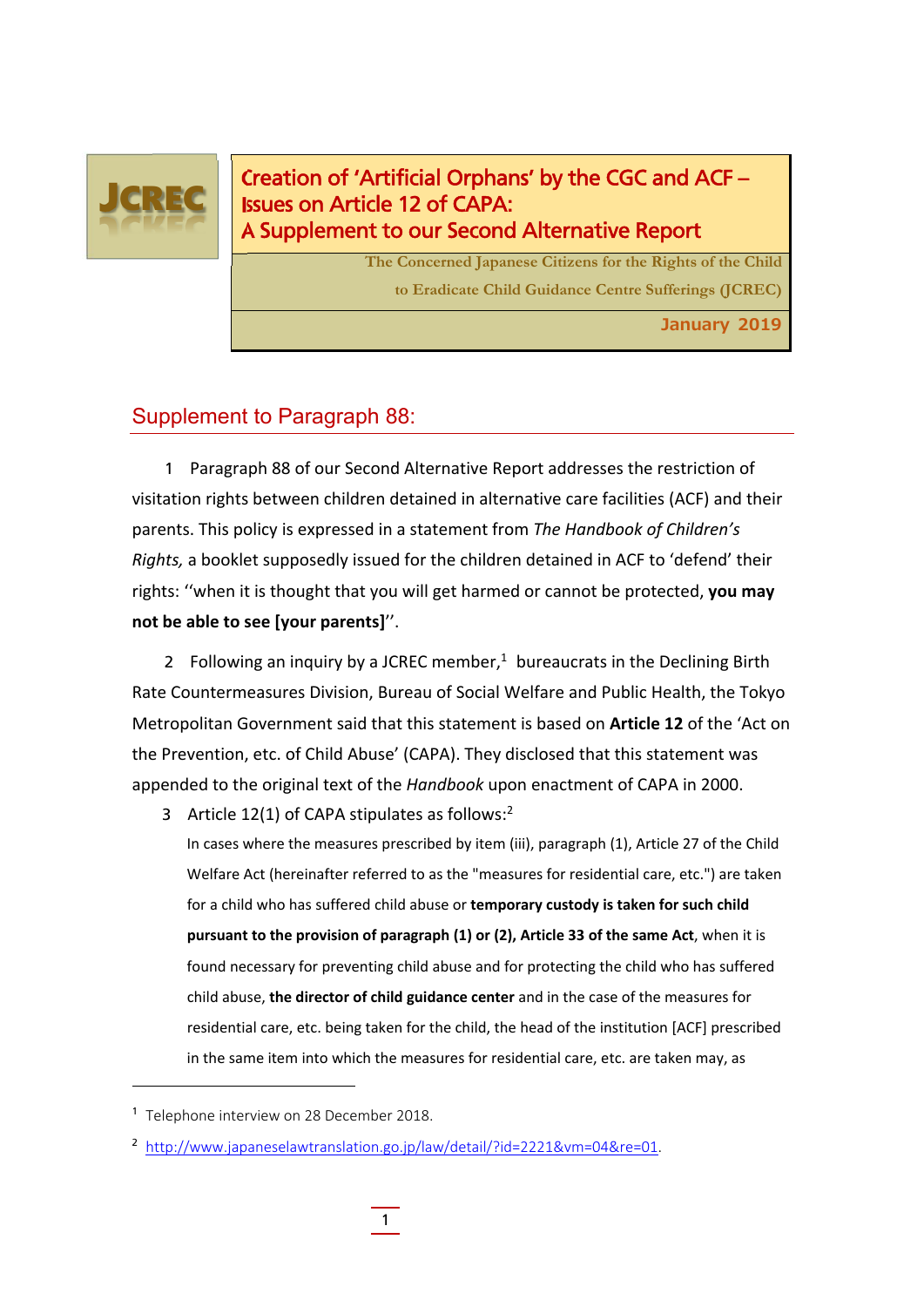specified by an Ordinance of the Ministry of Health, Labour and Welfare, **restrict the whole or part of the following acts by the custodian who committed the child abuse:**

- **(i) Visitation with the child; and**
- **(ii) Communication with the child.**

4 Invariably, a total ban on visitation and communication is imposed on most detained children, whom the Child Guidance Centre (CGC) has consigned to the ACF against the will of their parents. Putting it another way, the CGC manoeuvres to deploy children as hostages, forcing parents' acquiescence to their consignment in an ACF.

5 These restrictions on visitation and communication aim at de facto deprivation of parental authority of the parents. The entirety of parents' authority is thus, in essence, transferred to the director of an ACF. Alice K. Carroll, a Canadian social worker dispatched to Japan as a UN advisor, strongly urged the abrogation of this policy. Nevertheless, ACF managers have continued to exert pressure, demanding these de facto transfers of custody. The Government of Japan (GOJ), having refused to abide by Ms. Carroll's advice, has turned Japan's detained children into '**artificial orphans**', completely severing parent / child relationships for considerable time periods, often several years or longer. A ban on visitation, pursuant to Article 12 of CAPA, has been imposed on Reiryu (mentioned in Case 2), and to date the separation has lasted almost six years.

6 Away from the watchful eyes of parents, who are unable to visit the ACF and see the condition of their children, ACF administration can inflict human rights infringements arbitrarily, including administration of psychiatric drugs and physical violence, upon detained children.

7 Children who have been cruelly removed from their families by the CGC often spontaneously express the desire to live with their parents again. This is a universal instinct, innate to all creatures. Once face-to-face contact with their original parents is made, children's innate desire to regain their former family life is intensified.

8 However, ACF management is dependent on taxpayer funding. Accordingly, keeping the beds nearly full of detained children at all times is an essential fator for running their business. Therefore, reunions are the last thing that an ACF wants to happen. In this system of vested interests, the fulfilment of the Committee's urge to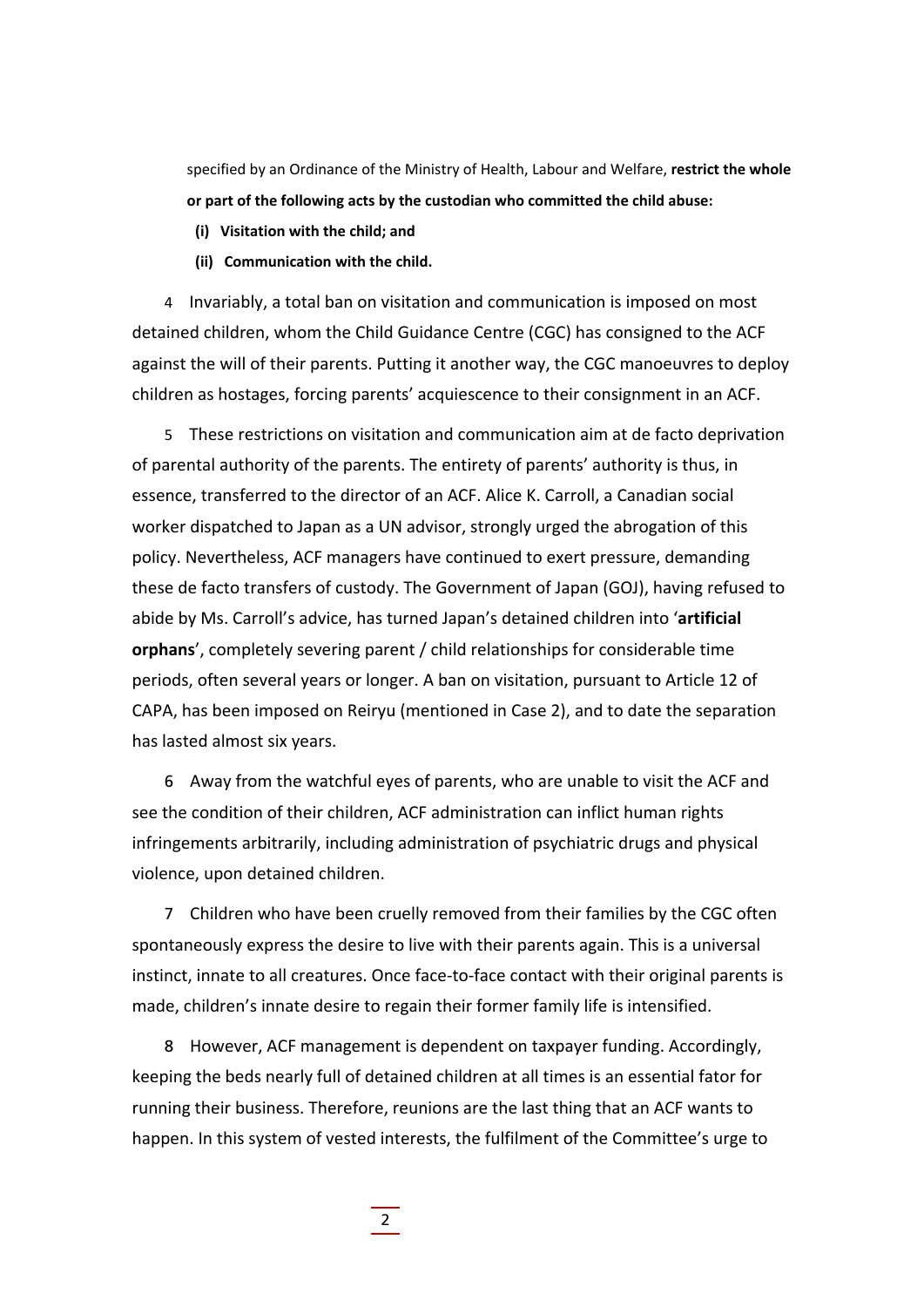deinstitutionalise these children (as expressed in the List of Issues (LOI)) is thus just a pipedream.

9 Needless to say, this is in many respects a clear breach of the Convention. As Article 9(3) stipulates, 'States Parties shall respect the right of the child who is separated from one or both parents **to maintain personal relations and direct contact with both parents on a regular basis**, except if it is contrary to the child's best interests'.

10 UNICEF' s *Implementation Handbook* on Chapter 9 of the Convention3 tells us that even a few months' severance of parent / child contact will likely cause problems with family reunification:

evidence strongly suggests that c**hildren are less likely to be reunited with their parents if contact is not maintained with them during the early months of alternative care**. Planning of placements should secure that contact can be easily maintained by the parents, who may be unable to travel distances or visit at set times.

11 This legal provision of the CAPA, combined with the working method of the CGC, undermines the 'responsibilities and rights and duties' of parents in the family, which should be '**the natural environment** for the growth and well‐being of all the members and particularly children' (Preamble of the Convention). In contrast to upholding the tenets established by the Convention, the CGC system in Japan is very much 'anti‐family'. They are clearly in breach of **Article 5** of the Convention, which asks State Parties to respect the rights of parents 'to give appropriate direction and guidance' to their children.

12 Professor Krappmann, a former member of the UNCRC, clearly expressed his position against extended severance of parent / child parent relations in the main text of our Second Alternative Report. His comments can be found in the second paragraph of the block quote located in Paragraph 127.

<sup>&</sup>lt;sup>3</sup> Implementation Handbook for the Convention on the Rights of the Child, Third Edition, UNICEF, 2007, p.123.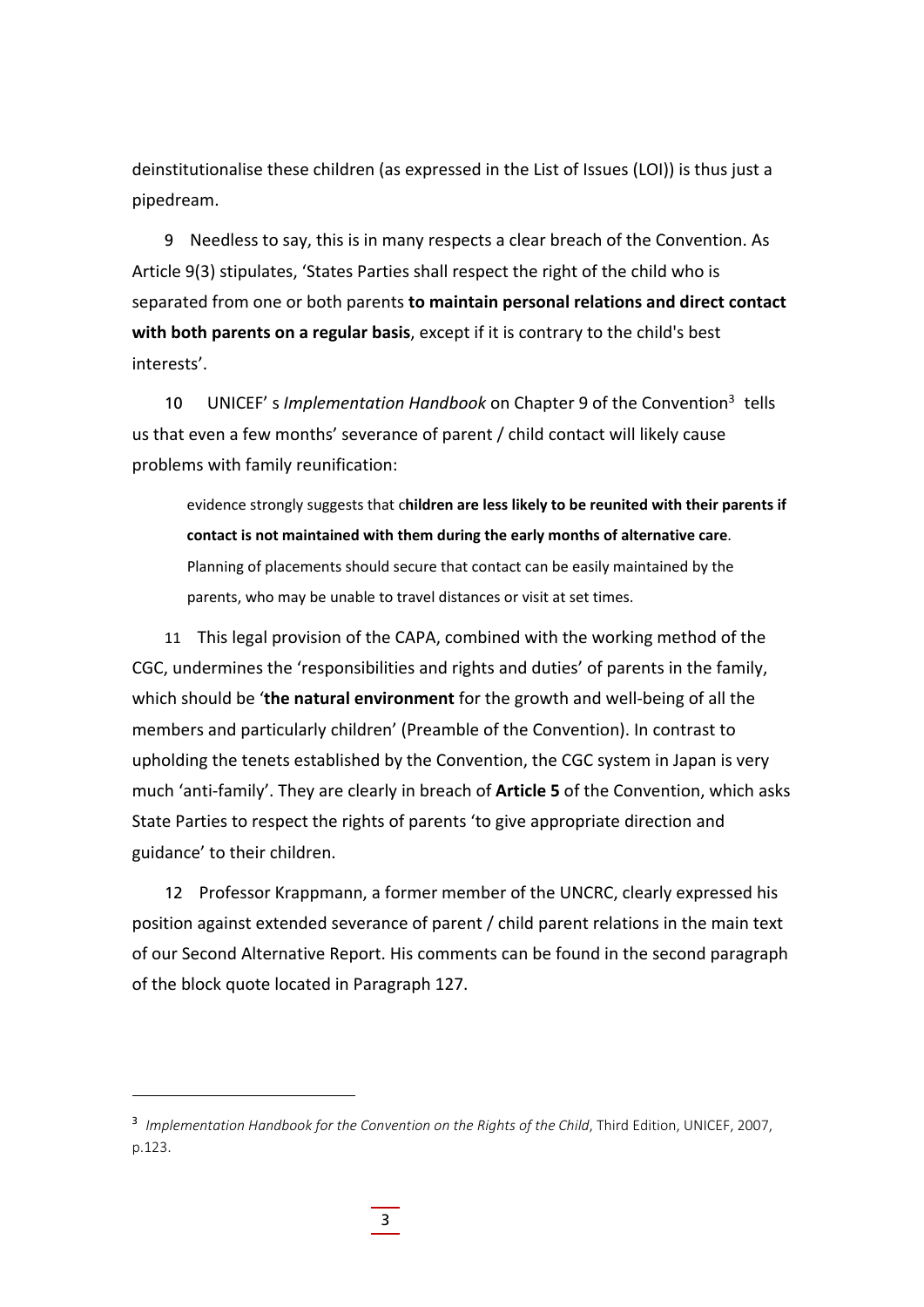## Supplement to Cases 1 and 2:

13 The CGC adopts another measure to create 'artificial orphans'. As Cases 1 and 2 in the main text of our Second Alternative Report show, the CGC concealed the whereabouts of the children from their concerned parents. This human rights infringing measure is legalized in Japan by Article 12(3) of CAPA:

In cases where the measures for residential care, etc. (limited to those taken pursuant to the provision of Article 28 of the Child Welfare Act) are taken for a child who has suffered child abuse or temporary custody is taken for **such child pursuant to the provision of paragraph (1) or (2), Article 33** of the same Act, when there is a possibility of repeated child abuse, such as the possibility of the child taken back by the custodian, or when it is found that the protection of the child would be disturbed if the domicile or resident of the child is identified to the custodian who has abused the child, **the director of child guidance center shall not identify the domicile or residence of the child**.

14 However, UNICEF's *Implementation Handbook* states:4

**A failure to ensure that parents are told where their children have been detained**, or that children are told of the whereabouts of their parents, seems to be **an obvious abuse of human rights** and reflects international rules regarding the treatment of prisoners (see article 40, page 601).

15 Furthermore, UNICEF's *Implementation Handbook* provides that 'Circumstances in which provision of information [on whereabouts of the child] would be detrimental to the child **are likely to be rare and exceptional**'.5 The scenarios given above in Article 12(3) of CAPA should not be significant causes for worry in considering the best interests of children. The CGC should therefore inform parents of all detained children of their whereabouts, without exception, pursuant to Article 9(4) of the Convention.

 $5$  Ibid.

<sup>4</sup> UNICEF, *op. cit*., p.131.